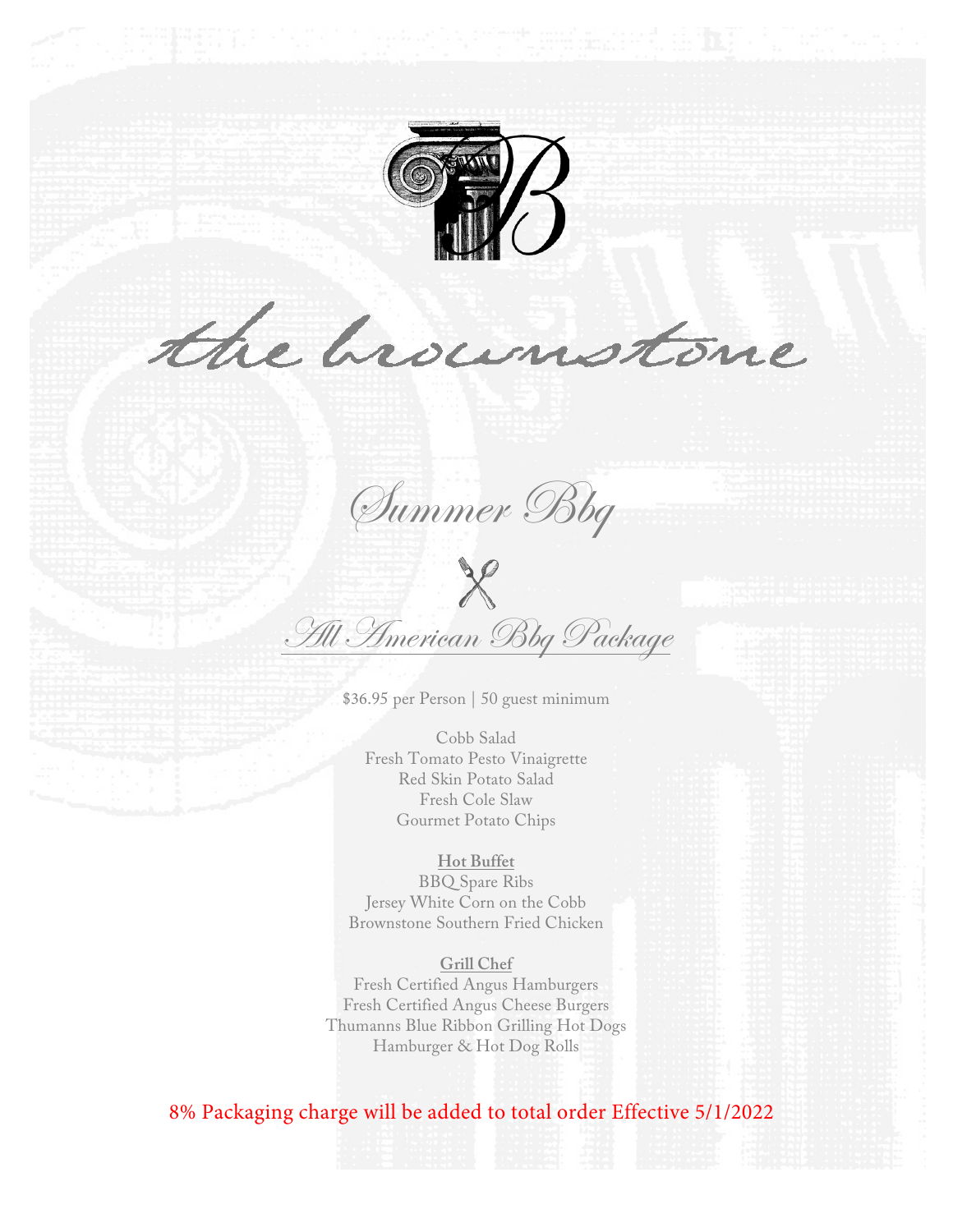**Classic Condiments** Pickles Tomato Watermelon Classic American Cookies Fudge Brownies

*Optional Soft Drinks Including Iced Tea*

**Paper Plastic Ware** \$3.95 per person

> **Grill Rental** \$150.00

**Server** \$200.00 | 4 hour minimum

> **Grill Chef** \$250.00

**Delivery**  \$75.00

# 8% Packaging charge will be added to total order Effective 5/1/2022

*Prices subject to applicable NJ sales tax We will happily accommodate children or guests with special dietary needs* **Consult one of our Banquet Managers to schedule your Event 973. 595 .8582**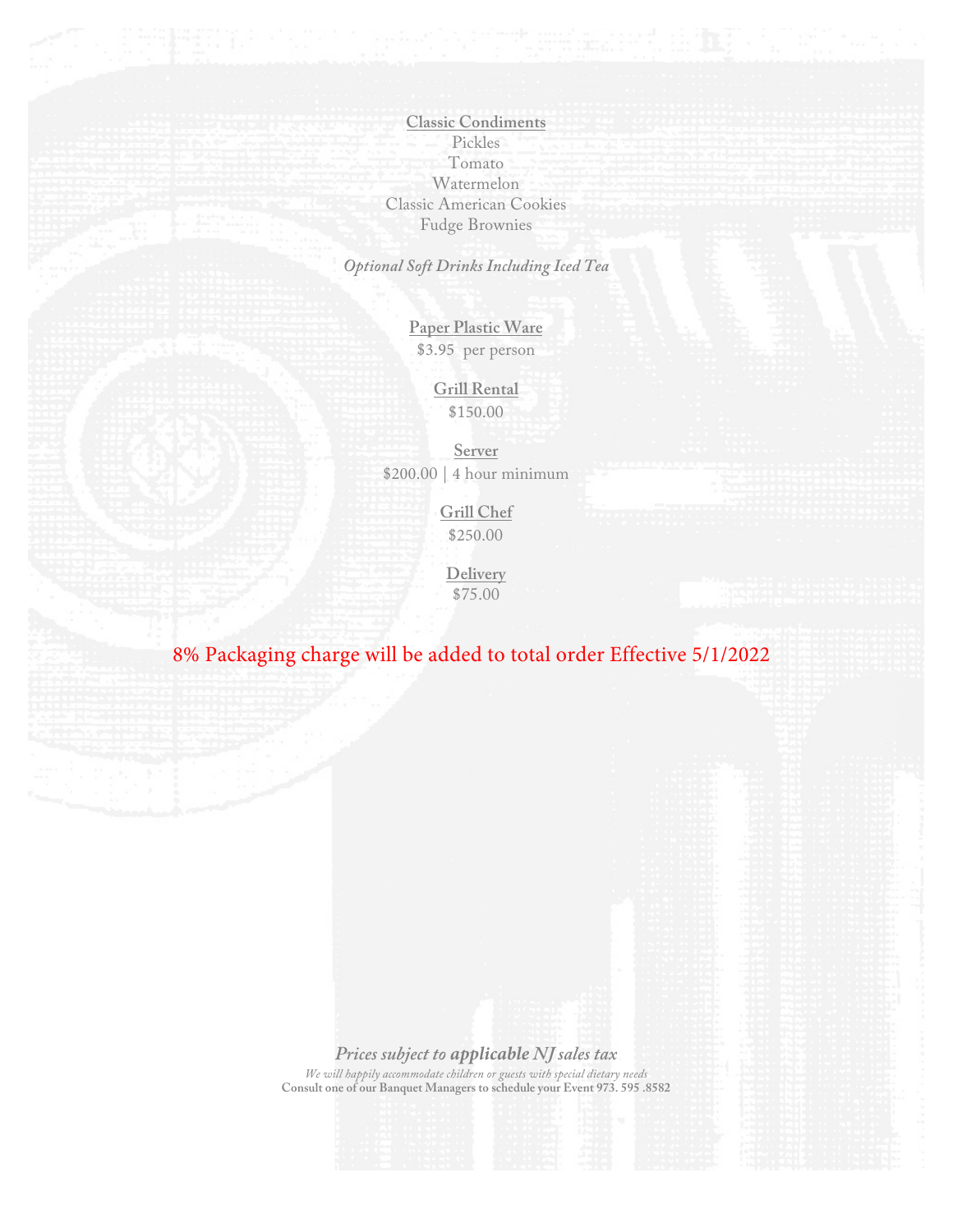Summer Bbq

 $\chi$ 

The Brownstone Classic Bbg Package

\$39.95 per Person | 65 guest minimum 8% Packaging charge will be added to total order Effective 5/1/2022

> Tri Color Corn Chips & Salsa Chopped Cobb Salad Tomato Pesto Vinaigrette Homemade Red Skin Potato Salad Tri Color Vegetable Cole Slaw Bow Tie Salad Roasted Peppers Fresh Mozzarella & Tomato Salad Gourmet Potato Chips

**Hot Buffet** Brownstone Southern Fried Chicken Italian Sausage & Peppers BBQ Baby Rack Ribs Jersey White Corn on the Cobb Yankee Baked Beans

**BBQ Grilled Staff by our Grill Chef** Certified Angus Hamburgers & Cheese Burgers Grilled Chicken Breast Thumann Blue Ribbon Grilling Hot Dogs Vegetarian Black Bean Burger Hand Cut French Fries Beer Battered Onion Rings

Rosemary Focaccia Rolls Classic Condiments including Relish, Dill Pickles, Malt Vinegar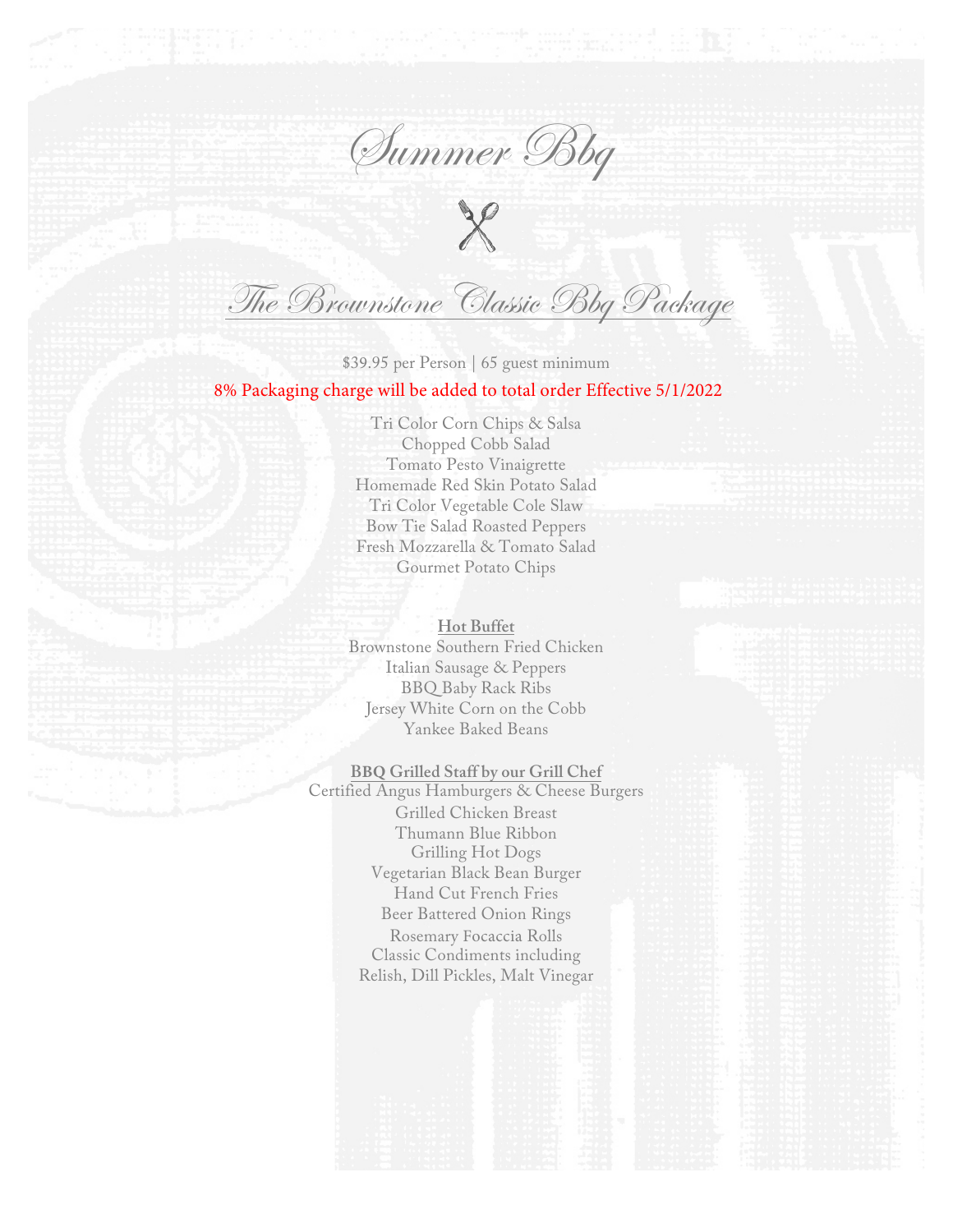Dessert

Fresh From The Brownstone Bakery Classic American Cookies Fudge Brownies Katie's Key Lime Pie Fresh Southern Watermelon Hot Zeppole Station Optional Soft Drinks including Iced Tea

> **Paper Plastic Ware** \$2.95 per person

**Grill Rental \$125 Deep Fryer Rental** \$150.00 **Server**  \$200.00 | 4 hour minimum

**Grill Chef**

\$250.00

**Delivery**  \$75.00

# 8% Packaging charge will be added to total order Effective 5/1/2022

### *Prices subject to applicable NJ sales tax*

*We will happily accommodate children or guests with special dietary needs* **Consult one of our Banquet Managers to schedule your Event 973. 595 .8582**